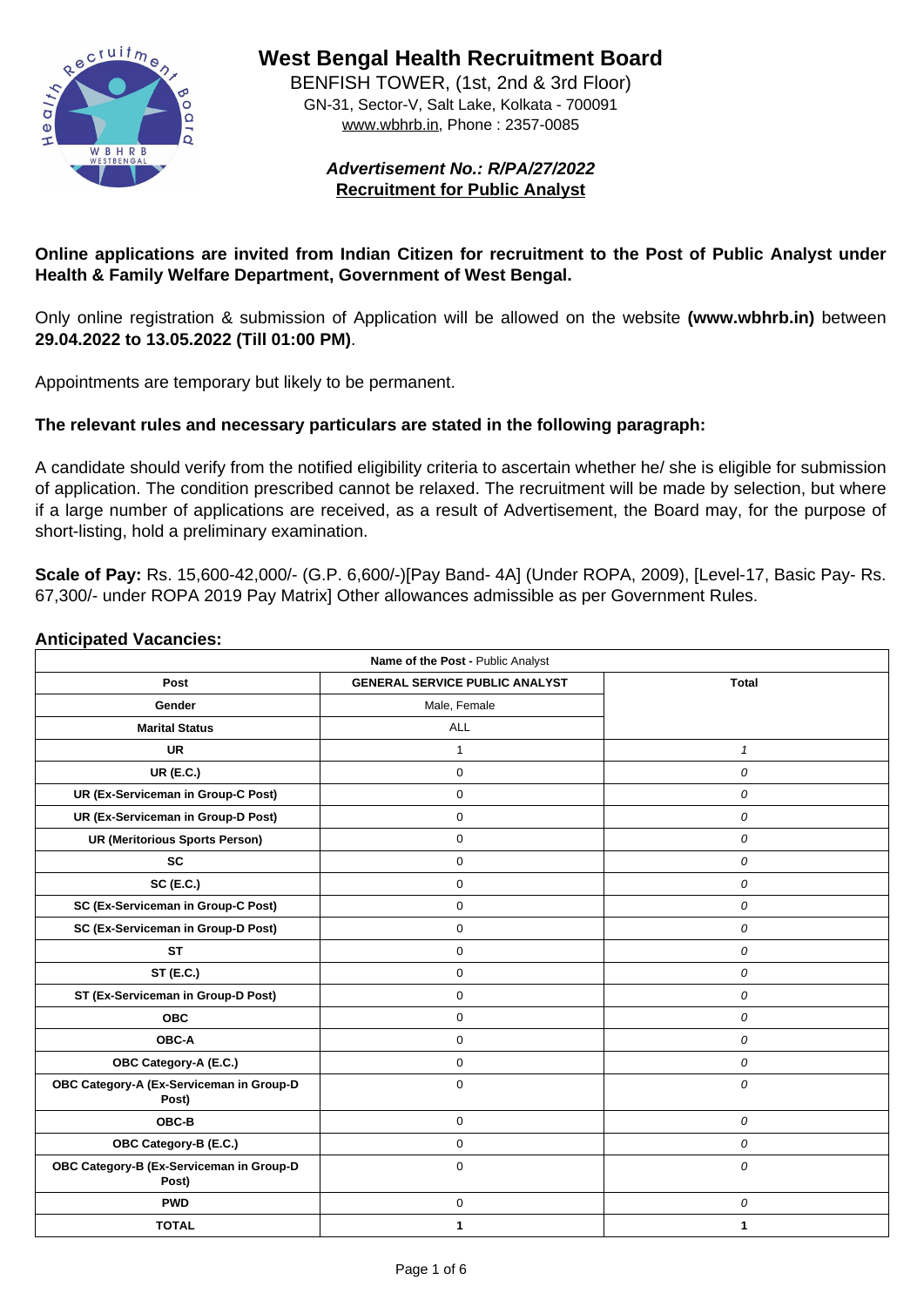# **Qualification:**

| SI No.       | Qualification                                                                                                                                                                                                                                                                                                                                                                                                                 | <b>Type</b>      | <b>Total Marks</b> | <b>Distribution</b><br><b>Category</b> | <b>Segregation</b> | <b>Additional</b><br><b>Attempt</b> | <b>Marks deduction</b><br>per additional<br>attempt |
|--------------|-------------------------------------------------------------------------------------------------------------------------------------------------------------------------------------------------------------------------------------------------------------------------------------------------------------------------------------------------------------------------------------------------------------------------------|------------------|--------------------|----------------------------------------|--------------------|-------------------------------------|-----------------------------------------------------|
| 1            | Qualified for the<br>appointment as a<br>Food Analyst by<br>a Board<br>appointed and<br>notified by the<br><b>Authority (FSSAI)</b><br>OR Any person<br>who has been<br>declared qualified<br>for appointment<br>as Public Analyst<br>by the Board<br>constituted under<br>prevention of<br><b>Food Adulteration</b><br>Act, 1954.<br>(RELEVANT<br><b>DOCUMENTS</b><br>TO BE<br>ATTACHED)                                     | <b>Essential</b> | 0.00               | Full                                   |                    | Will not be<br>evaluated            | Not Applicable                                      |
| 2            | Master's degree<br>in Chemistry /<br>Biochemistry /<br>Microbiology /<br>Dairy Chemistry /<br>Food<br>Technology,<br>Food and<br><b>Nutrition OR</b><br>holds Bachelor of<br>Technology in<br>Dairy / Oil OR<br>holds degree in<br>Veterinary<br>Sciences from a<br>recognized<br>University in India<br>(ALL YEARS '<br><b>MARKSHEETS</b><br><b>INCLUDING SUP</b><br>PLEMENTARY<br><b>MARKSHEETS</b><br>TO BE<br>ATTACHTED). | <b>Essential</b> | 60.00              | Percent                                |                    | Will not be<br>evaluated            | Not Applicable                                      |
| $\mathbf{3}$ | A candidate is an<br>Associate of the<br>Institution of<br>Chemists (India)<br>by examination in<br>the section of<br><b>Food Analysts</b><br>conducted by<br>Institution of<br>Chemists (India)<br>[ALL YEAR<br><b>MARKSHEETS</b><br>/RELEVANT<br><b>DOCUMENTS</b><br>TO BE<br>ATTACHED]                                                                                                                                     | <b>Essential</b> | 60.00              | Percent                                |                    | Will not be<br>evaluated            | <b>Not Applicable</b>                               |

Essential: A) ESSENTIAL QUALIFICATION: i) Holder of a Master's degree in Chemistry/Biochemistry / Microbiology/ Dairy Chemistry/ Food Technology, Food and Nutrition OR holds Bachelor of Technology in Dairy or Oil; OR holds degree in Veterinary Sciences from a recognized University in India. OR Has been declared qualified for appointment as a Food Analyst by a Board appointed and notified by the authority [FSSAI {Food Safety and Standards Authority of India}] OR Any person who has been declared qualified for appointment as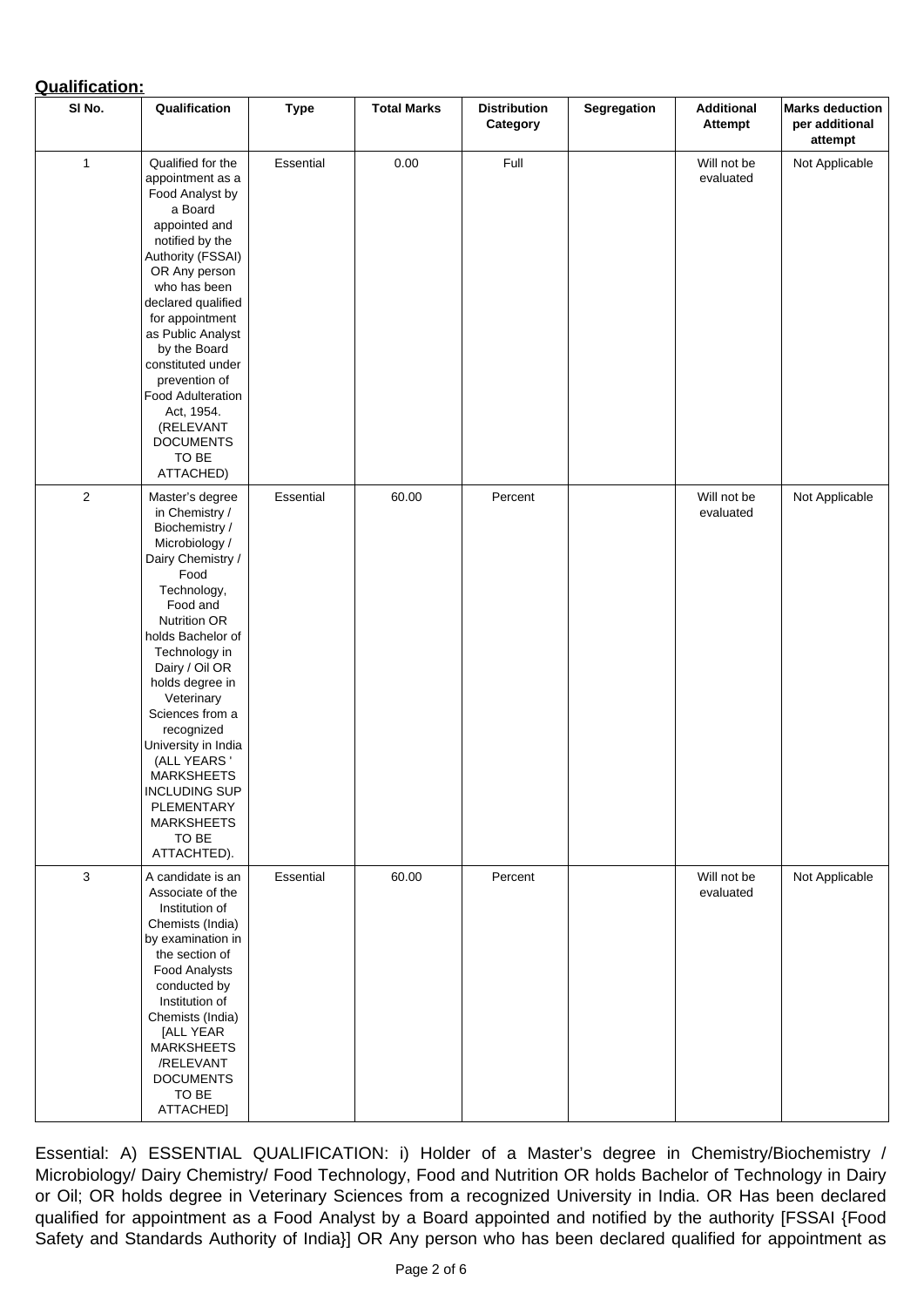Public Analyst by the board constituted prevention of Food Adulteration Act, 1954. ii) Knowledge in Bengali and other languages as per the Government Order for the time being in force- Spoken and Written. iii) However no person who has any financial interest in the manufacture, import or sale of any article of food shall be appointed to be a Public Analyst under the Food Safety & Standards Act, 2006; Rules, 2011 & Regulations, 2011. B) MARKS CALCULATION : 1.B. Master's degree in Chemistry/ Biochemistry/Microbiology/Dairy Chemistry/ Food Technology, Food and Nutrition OR holds Bachelor of Technology in Dairy or Oil; OR holds degree in Veterinary Sciences from a recognized University in India 1.B.i) Candidates are requested to upload all years' Mark Sheets including supplementary marksheets of the examination (MASTER'S DEGREE IN CHEMISTRY / BIOCHEMISTRY /MICROBIOLOGY / DAIRY CHEMISTRY / FOOD TECHNOLOGY, FOOD AND NUTRITION OR HOLDS BACHELOR OF TECHNOLOGY IN DAIRY OR OIL; OR HOLDS DEGREE IN VETERINARY SCIENCES FROM A RECOGNIZED UNIVERSITY IN INDIA, OR IS AN ASSOCIATE OF THE INSTITUTION OF CHEMISTS (INDIA) in the space provided for the same. 1.B.ii) Marks obtained ( IN ALL SUBJECTS/ PAPERS SHOWN IN THE MARKSHEETS) in the any of the aforesaid qualification to be filled in the space for "Marks Obtained"(all years) and sum total of full marks in respect of ALL SUBJECTS/PAPERS should be filled in the space for "Full Marks"(all years). 1.B.iii) If mark sheet contains grade instead of marks, candidate has to substantiate the concerned conversion sheet (ALL YEARS TOGETHER) in order to assess the percentage of marks OF ANY OF THE AFOREMENTIONED QUALIFICATION obtained by the candidate. 40% MARKS WILL BE ALLOTTED IF A CANDIDATE FAILS TO UPLOAD GRADE CONVERSION SHEET ALONG WITH THE MARKSHEETS SHOWING THE CANDIDATES HAVE PASSED THE REQUISITE QUALIFICATION. 1.B.iv) Candidates must upload relevant documents of being QUALIFIED FOR THE APPOINTMENT AS A FOOD ANALYST BY A BOARD APPOINTED AND NOTIFIED BY THE AUTHORITY (FSSAI) OR ANY PERSON WHO HAS BEEN DECLARED QUALIFIED FOR APPOINTMENT AS PUBLIC ANALYST BY THE BOARD CONSTITUTED UNDER PREVENTION OF FOOD ADULTERATION ACT, 1954 in the space specified for the same. No marks will be allotted for the aforesaid qualification, though it is essential for all to upload the same. Application without aforesaid essential qualification will be rejected. Candidates are requested to input 100 marks in "Marks obtained" column as well as in "Full marks" column while filling up the specified Qualification field "Qualified for the appointment as a Food Analyst by a Board appointed and notified by the Authority (FSSAI) OR Any person who has been declared qualified for appointment as Public Analyst by the Board constituted under prevention of Food Adulteration Act, 1954. (RELEVANT DOCUMENTS TO BE ATTACHED)". C) C.i. While applying for the post, candidates will be considered to have declared that he/she has " No financial interest in the manufacture, import or sale of any article of food under the Food Safety & Standards Act, 2006; Rules, 2011 & Regulations, 2011" . Legal steps will be taken if a candidate has been found, at the time of OR after applications, to have financial interest in the manufacture, import or sale of any article of food under the Food Safety & Standards Act, 2006; Rules, 2011 & Regulations, 2011. C.ii. This is once again restated that : However no person who has any financial interest in the manufacture, import or sale of any article of food shall be appointed to be a Public Analyst under the Food Safety & Standards Act, 2006; Rules, 2011 & Regulations, 2011. D) In the column "Additional Attempt", candidates are requested to put "No" as no deduction of marks is there for additional attempt.

**Age:** Date of birth should be between 01-Jan-1986 and 01-Jan-2001 for all candidates;

| <b>Section</b>         | <b>Relaxation Year</b> | Fee Type     | <b>Part Fee</b> |
|------------------------|------------------------|--------------|-----------------|
| Unreserved             | 0 Years                | Not Exempted |                 |
| <b>Scheduled Caste</b> | 0 Years                | Exempted     |                 |
| <b>Scheduled Tribe</b> | 0 Years                | Exempted     |                 |
| <b>PWD</b>             | 0 Years                | Exempted     |                 |

**Fee & Age Relaxation:**

Age: Ordinarily shall not be less than 21 years and not more than 36 years on 1st day of January of the year of advertisement (01-01-2022); Persons with Disabilities (Physically handicapped) [40% and above] must have a certificate from an appropriate Medical Board[vide West Bengal Persons with Disabilities (Equal Opportunities, Protection of Rights and Full Participation) Rules, 1999] . For age proof, admit card or mark sheet of Class X or MP or equivalent or any Government ID Proof (which one contains the D.O.B. of the candidate) Note: A. Reservation for exempted category shall be considered only when supported by Certificate issued by appropriate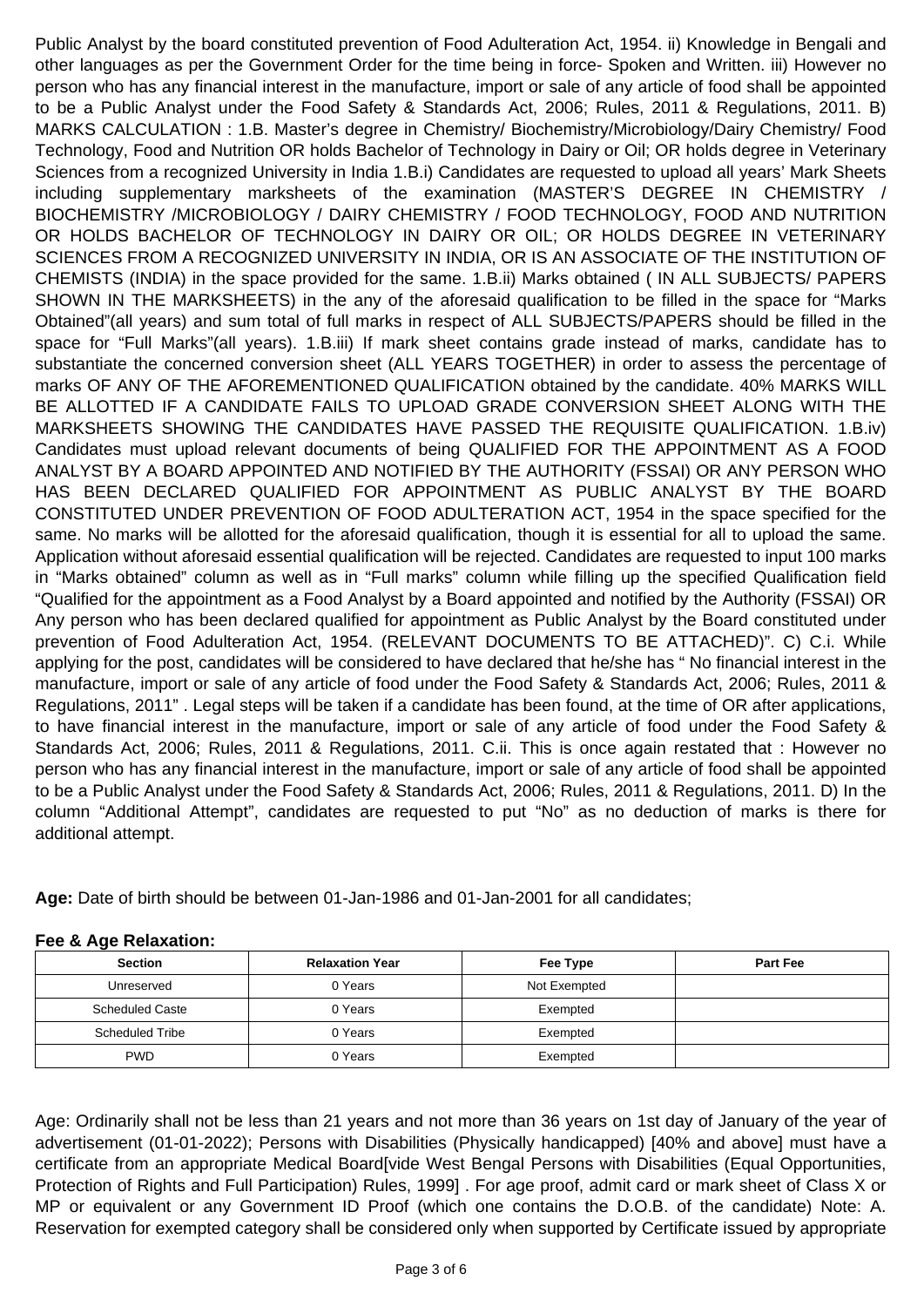Authority, as defined by Directorate of Employment, Labour Department, Government of West Bengal, where applicable. B.NO AGE RELAXATION FOR BEING SC/ST/OBC/PWD CATEGORY SHALL BE ENTERTAINED FOR PREPARATION OF PANEL UNDER UR CATEGORY.

**Fee:** Candidates must submit the online application fee amounting Rs. 210/- (Rupees two hundred ten) only through Banks participating in the GRPS (Govt. Receipt Portal System).

# **Money order, Cheque, Bank Draft, and Cash etc. shall not be accepted.**

No application shall be considered unless accompanied by the requisite application fee excepting Candidates belonging to SC/ST category of West Bengal and persons with disabilities specified under Disabilities Rule, 1999 (certificates obtained before the Advertisement date) who do not require to pay any fee. Such exemption of fee is, however, not applicable to any OBC candidate.

**No claim for refund of the fee shall be entertained nor shall it be held in reserved for any other examination.**

**In case, any of the statement made in the application subsequently found to be false within the knowledge of the candidates- his/her candidature shall be liable to be cancelled, and even if appointed to a post on the results of this examination his/her appointment shall be liable to be terminated. Willful suppression of any material fact shall also be similarly dealt with.**

- In the District, the Sub-Divisional Officer of the Sub-Division concerned, and
- In Kolkata, District Welfare Officer, Kolkata & ex-officio Jt. Director, Backward Classes Welfare Deptt., Govt. of West Bengal [No.2420-BCW/MR-61/2012 (Pt.) dated 12.07.13.

Candidates should take particular note that entries in their application submitted to the Board must be made correctly against all the items which shall be treated as final and **no alteration , addition or deletion in this** regard shall be allowed after full submission of the application. Application not duly filled in or found incomplete or defective in any respect or without fee shall be liable to rejection.

**Candidates must fulfill the essential qualification at the time of submission of application. No degree or experience certificate issued after the last date of submission of application will be considered.**

**Particulars and Certificates required:**

(a) A candidate claiming to be S.C./S.T./O.B.C. must have a certificate in support of his/her claim from a competent authority of West Bengal as specified below [vide the west Bengal SCs and STs (Identification) Act, 1994 and SCs /STs Welfare Department order No. 261-TW/EC/MR-103/94 dated with B.C.W. Deptt. Order No. 6320-BCH/MR-84/10 dated 24.09.20l0]:

# **No claim for being a member of the SC, ST and OBC, or a Person with Disability shall be entertained after submission of the application**

(b) Persons with Disabilities (physically handicapped) must have a certificate from an appropriate Medical Board [vide West Bengal Persons with Disabilities (Equal Opportunities, Protection of Rights and Full Participation) Rules, 1999]

(c) The West Bengal Health Recruitment Board (WBHRB) may require such further proof or particulars from the candidates as it may consider necessary and may make enquiries regarding eligibility. Original Certificates relating to citizenship (by registration), age, qualifications, caste (SC/ST/BC), Physical disability shall have to be submitted when the WBHRB asks for them. If any candidate fails to furnish any certificate or any other relevant document or information relating to his/her candidature within the time specified by the Board, his/her claim for allotment may be passed over without further reference to him/her.

Persons with Disabilities (Physically handicapped) [40% and above] must have a certificate from an appropriate Medical Board [vide West Bengal Persons with Disabilities (Equal Opportunities, Protection of Rights and Full Participation) Rules, 1999] .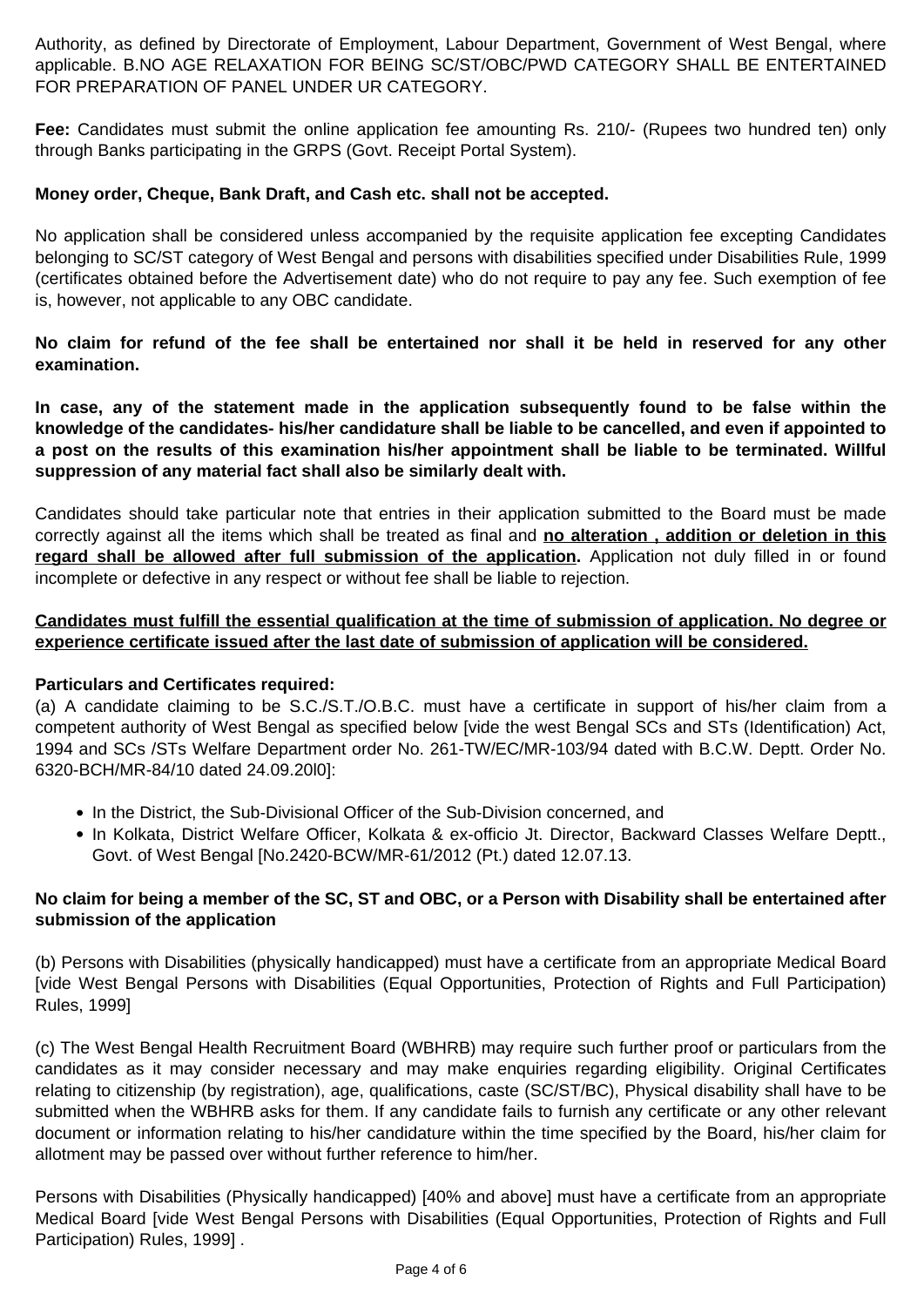Submission of more than one application is strictly forbiddened.

**A candidate should note that his/her participation in the examination & interview process shall be deemed provisional subject to determination of his/her eligibility in all respects. If at any stage even after issuance of the letter of appointment a candidate is found in-eligible for admission to this Examination, his/her Candidature shall be cancelled without further reference to him/her.**

**Canvassing:** Any attempt on the part of candidate to enlist support for his/her application shall disqualify him/her for appointment.

**Applicants need to take print-out of the application form. Two copies have to be submitted at the time of the recruitment Process.**

Note:- Candidates are advised in their own interest to apply using Online Application Form, much before the closing date and not to wait till the last date to avoid congestion on Web-Server on account of heavy load on website.

### **Experience:**

| Category                                                                                                                                                                                                                                    | <b>Type</b>      | <b>Total Marks</b> | <b>Minimum Month</b> | <b>Distribution Category</b> | <b>Segregation</b> |
|---------------------------------------------------------------------------------------------------------------------------------------------------------------------------------------------------------------------------------------------|------------------|--------------------|----------------------|------------------------------|--------------------|
| 05 years, experience in<br>analysis of food stuffs &<br>water after completion<br>of qualification (final year<br>passed<br>certificate/marksheet of<br>any of essential<br>qualification to be<br>attached WITH<br>experience certificate) | <b>Essential</b> | 25.00              | 60                   | <b>Full</b>                  |                    |

Experience: ESSENTIAL EXPERIENCE: A) Candidates must have experience in the analysis of food stuffs and water of not less than 05(Five) years . FINAL YEAR PASSED CERTIFICATE/ MARKSHEET OF ANY OF ESSENTIAL QUALIFICATION MUST BE ATTACHED AGAIN WITH EXPERIENCE CERTIFICATE POSITIVELY. B) The following documents will be considered as the proof of ESSENTIAL EXPERIENCE: 05(Five) years, experience in the analysis of food stuffs and water. C) The candidates possessing the relevant experience must select YES option (Radio Button) in the Experience section. Candidates possessing more than 01(one) experience certificate should click "ADD ROW" button to provide the information of multiple experience certificates. Tenure of any experience should be taken upto the last date of submission of application. D) It is once again reiterated that experience is mandatory. Without relevant experience document, the candidature is liable to be rejected. E) Payslip / joining letter/ appointment letter/ engagement letter/ offer letter/ resignation letter will not be considered as experience certificate. Any experience certificate without mentioning START DATE and END DATE will not be considered as VALID EXPERIENCE CERTIFICATE.

## **Marks Distribution:**

| <b>Marks</b><br>emıc | <b>Marks</b><br>$\cdots$ | rview Marks<br>INIt | <b>Writ</b><br><b>Marks</b><br>ter |  |
|----------------------|--------------------------|---------------------|------------------------------------|--|
| 60.00                | OF UV<br>LU.UU           | $\sim$<br>v.vv      | $0.00\,$                           |  |

1. Candidate has to upload all the relevant documents (wherever applicable), preparing a single pdf file or take snap shots of all the relevant documents preparing a single image of jpeg/ png format with high resolution while applying in the website. Candidates are requested to upload the relevant documents in legible and readable format in the space provided for the same. If any document is uploaded in the space provided for the other one, the candidature may be rejected. 2. Scanning of original copy of all the relevant documents will be taken into consideration. 3. Candidate has to be careful that all the words/ marks in the uploaded documents shall be readable clearly, otherwise such uploaded documents will not be accepted and candidature may be rejected. 4. Short listing of candidates may be made before the Interview on the basis of academic scores OR on the basis of written test (if decided later) or both. The marks distribution pattern may be changed if written test is conducted for the above mentioned post. 5. Applications received after the scheduled date and time for submission of